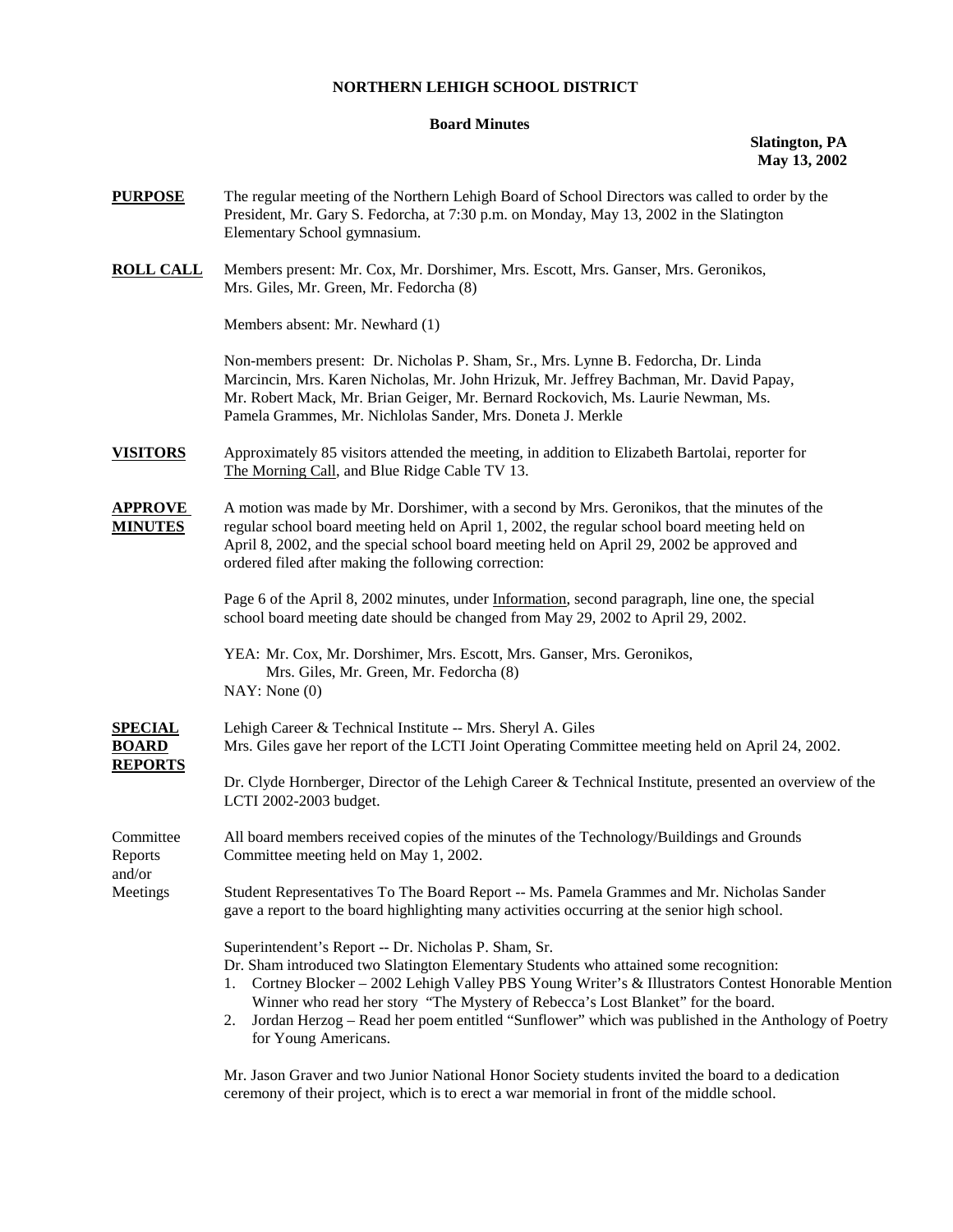| <b>Board Minutes</b>                                 | Page 2                                                                                                                                                                                                                                                                                                                                                                 | May 13, 2002 |  |  |  |
|------------------------------------------------------|------------------------------------------------------------------------------------------------------------------------------------------------------------------------------------------------------------------------------------------------------------------------------------------------------------------------------------------------------------------------|--------------|--|--|--|
|                                                      | Dr. Sham introduced Mr. Barry Brobst, from The Architectural Studio, who made a presentation based<br>upon the re-roofing of the middle school roof and change orders that relate to the re-roofing of middle<br>school roof.                                                                                                                                          |              |  |  |  |
| Executive<br>Session                                 | An Executive Session was held at 6:30 p.m. preceding the meeting and again after the meeting for<br>personnel issues.                                                                                                                                                                                                                                                  |              |  |  |  |
| <b>PERSONNEL</b>                                     | A motion was made by Mrs. Escott, which was seconded by Mrs. Giles, that the Board of Education<br>approve the following personnel items:                                                                                                                                                                                                                              |              |  |  |  |
| Appointment<br>Non-Instruct-<br>ional                | Robin L. Schultz*<br>Assignment:<br>New Position<br>One-on-One Special Education Aide in the Peters Elementary School<br>\$8.64 Per Hour/6 1/2 Hours Per Day/5 Days Per Week<br>Salary:<br><b>Effective Date:</b><br>April 26, 2002<br>*60-Day Probationary Period                                                                                                     |              |  |  |  |
| Resignations-<br>Instructional-<br>Kim Rohrbach      | Accept the resignation of Kim Rohrbach from her position as high school mathematics teacher in the<br>district, effective August 31, 2002. She has accepted a position in another school district.                                                                                                                                                                     |              |  |  |  |
| John Posegay<br>Retirement                           | Accept the resignation of John Posegay from his position as special education teacher in<br>the senior high school. Effective June 17, 2002, which at the present time is the last<br>teacher day of the 2001-2002 school year, Mr. Posegay will be retiring from Northern Lehigh<br>School District after teaching in the district for 35 years.                      |              |  |  |  |
| Substitutes-<br>Instructional                        | Approve to employee the following substitute teacher for the 2001-2002 school year at the<br>substitute teacher rates of \$70.00 for 1-10 non-consecutive days; \$80.00 for 11-20 non-consecutive<br>days; \$90.00 for 21+ non-consecutive days:                                                                                                                       |              |  |  |  |
|                                                      | Allison Kuntz - Elementary<br>Kyle Yanders - Elementary                                                                                                                                                                                                                                                                                                                |              |  |  |  |
|                                                      | Co-Curricular Appointment for 2001-2002                                                                                                                                                                                                                                                                                                                                |              |  |  |  |
|                                                      | Lana Schmidt - German Exchange Club Advisor -- \$682.00<br>(This appointment is retroactive to September 14, 2001. Lana was hired to replace Victoria Burse as a<br>foreign language teacher and has been carrying out the duties of German Club Advisor since that time.<br>Victoria's resignation from her teaching position in the district was effective 9-14-01). |              |  |  |  |
|                                                      | YEA: Mr. Cox, Mr. Dorshimer, Mrs. Escott, Mrs. Ganser, Mrs. Geronikos,<br>Mrs. Giles, Mr. Green, Mr. Fedorcha (8)<br>NAY: None(0)                                                                                                                                                                                                                                      |              |  |  |  |
| <b>POLICY</b>                                        | A motion was made by Mr. Dorshimer, with a second made by Mrs. Ganser, that the Board of<br>Education approve the following items listed under Policy:                                                                                                                                                                                                                 |              |  |  |  |
| <b>NLMS</b><br>Student Act.<br><b>Fund Statement</b> | Approve the Northern Lehigh Middle School Student Activities Account Fund Statement for the<br>month of April 2002.                                                                                                                                                                                                                                                    |              |  |  |  |
| <b>NLHS</b><br>Student Act.<br><b>Fund Statement</b> | Approve the Northern Lehigh High School Student Activities Account Fund Statement for the<br>month of April 2002.                                                                                                                                                                                                                                                      |              |  |  |  |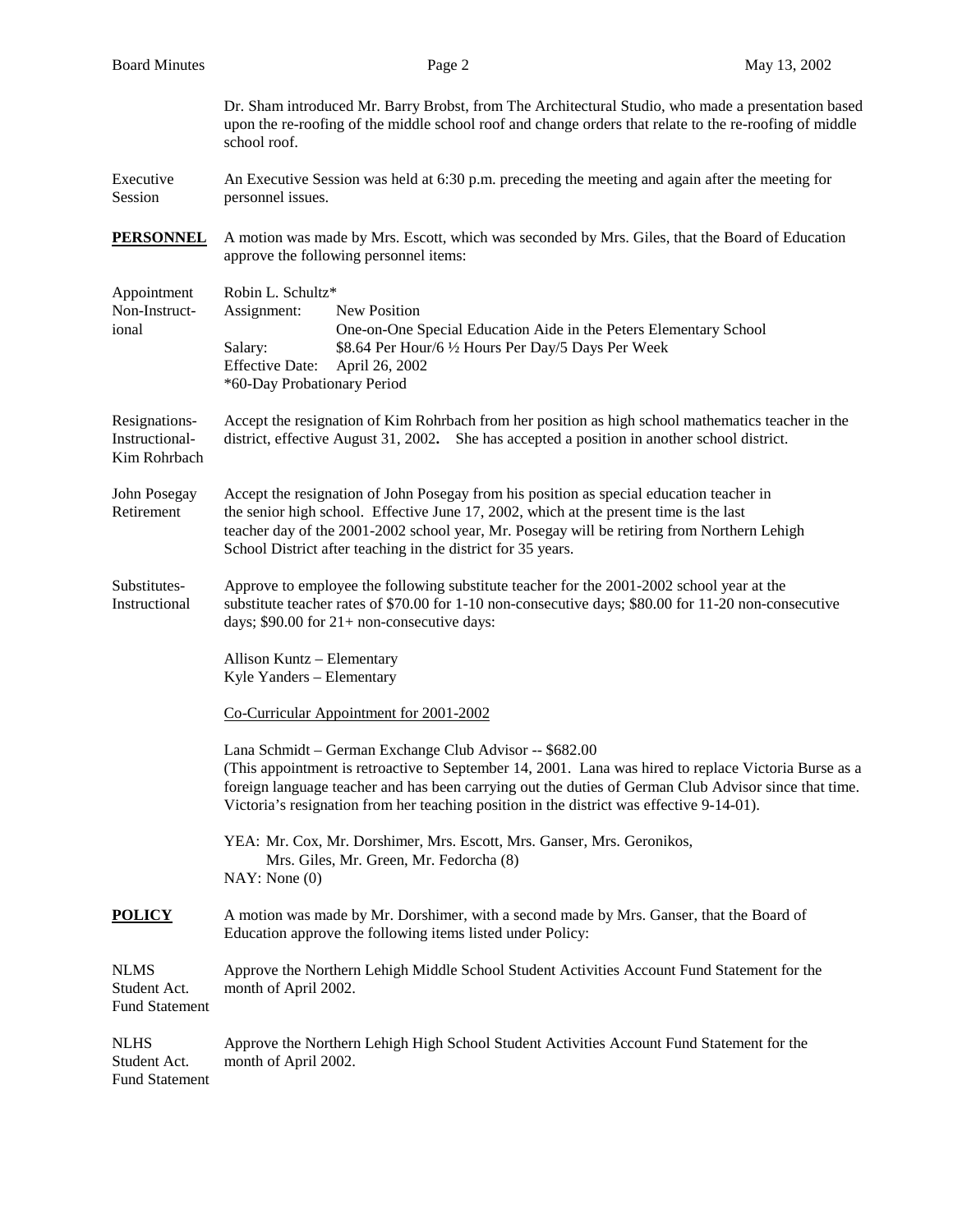Student Approve Amberly Gable as a Student Representative to the Board for the 2002-2003 school year. Representatives Amberly has been elected as the junior representative to the board and will serve from September 2002-2003 2002 through June 2003. Nicholas Sander will continue to serve as the senior representative to 2002 through June 2003. Nicholas Sander will continue to serve as the senior representative to the board until June 2003.

## **POLICY** (Con't.)

| Non-Resident<br>Student<br>Attendance                            | Approve to permit a middle school student, whose parents have moved from the Northern<br>Lehigh School District, to remain in attendance for the duration of this school term in<br>accordance with School Board Policy #202.                                                                                                                                                                                                                            |                                                                                                                                          |  |  |  |
|------------------------------------------------------------------|----------------------------------------------------------------------------------------------------------------------------------------------------------------------------------------------------------------------------------------------------------------------------------------------------------------------------------------------------------------------------------------------------------------------------------------------------------|------------------------------------------------------------------------------------------------------------------------------------------|--|--|--|
| Summer<br>Band<br>Camp                                           | Approve a tuition fee of \$25.00 per student for a six-week elementary summer band<br>program and also approve a stipend of \$900.00 for summer band program director Terry<br>Jenkins for the summer of 2002.                                                                                                                                                                                                                                           |                                                                                                                                          |  |  |  |
| Homebound<br>Instruction                                         | Grant homebound instruction for a $12th$ grade student, Student No. 02-45050, for five hours<br>per week for approximately 4-6 weeks beginning sometime on or about May 16, 2002.                                                                                                                                                                                                                                                                        |                                                                                                                                          |  |  |  |
|                                                                  | NAY: None(0)                                                                                                                                                                                                                                                                                                                                                                                                                                             | YEA: Mr. Cox, Mr. Dorshimer, Mrs. Escott, Mrs. Ganser, Mrs. Geronikos,<br>Mrs. Giles, Mr. Green, Mr. Fedorcha (8)                        |  |  |  |
| <b>FINANCIAL</b>                                                 |                                                                                                                                                                                                                                                                                                                                                                                                                                                          | A motion was made by Mr. Cox, with a second made by Mr. Dorshimer, that the Board of<br>Education approve the following financial items: |  |  |  |
| Treasurer's<br>Report                                            | Approve the report of the Treasurer, Mr. Cox, as presented for the month of April 2002.                                                                                                                                                                                                                                                                                                                                                                  |                                                                                                                                          |  |  |  |
| Reports<br>(Info Only)                                           | All board members received the April 2002 Expenditure Reports for the Cafeteria, General and Capital<br>Reserve Funds. Approve the Cafeteria Reports for the month of April 2002. (Information Only)                                                                                                                                                                                                                                                     |                                                                                                                                          |  |  |  |
| <b>Award Bids</b>                                                | Approve the awarding of bids for general supplies, art supplies, lumber supplies, and industrial arts<br>supplies.                                                                                                                                                                                                                                                                                                                                       |                                                                                                                                          |  |  |  |
|                                                                  | YEA: Mr. Cox, Mr. Dorshimer, Mrs. Escott, Mrs. Ganser, Mrs. Geronikos,<br>Mrs. Giles, Mr. Green, Mr. Fedorcha (8)<br>NAY: None(0)                                                                                                                                                                                                                                                                                                                        |                                                                                                                                          |  |  |  |
| Lehigh Career<br>and Technical<br>Institute 2003-<br>2004 Budget | A motion was made by Mrs. Giles, with a second made by Mrs. Geronikos, that the Board of<br>Education approve the Lehigh Career and Technical Institute budget for the 2002-2003 school<br>year totaling \$13,295,780, an increase of \$1,281,980 or 10.67% over the 2001-2002 budget<br>amounts. Northern Lehigh School District's share of the 2002-2003 budget is \$633,511.57, an<br>increase of \$63,490.53 or 11.13 % more than the previous year. |                                                                                                                                          |  |  |  |
|                                                                  | It is also recommended that the Board of Education approve an additional \$3000.00 expenditure for the<br>Public Relations Consortium at the Lehigh Career and Technical Institute. This figure is not included in<br>our Member District Cost Calculation figures in the budget document.                                                                                                                                                               |                                                                                                                                          |  |  |  |
|                                                                  | YEA:                                                                                                                                                                                                                                                                                                                                                                                                                                                     | Mr. Dorshimer, Mrs. Escott, Mrs. Ganser, Mrs. Geronikos,<br>Mrs. Giles, Mr. Green, Mr. Fedorcha (7)                                      |  |  |  |
|                                                                  | NAY:<br><b>ABSTAIN:</b>                                                                                                                                                                                                                                                                                                                                                                                                                                  | None $(0)$<br>Mr. Cox $(1)$                                                                                                              |  |  |  |
| Election<br>Of Treasurer<br>2002-2003                            | A motion was made by Mrs. Escott, with a second made by Mrs. Geronikos, that the Board of Education<br>elect Mr. Robert J. Cox as Treasurer for the 2002-3003 fiscal year, as required by Section 404 of the<br>Pennsylvania School Code of 1949, as amended. There is no stipend attached to this position.                                                                                                                                             |                                                                                                                                          |  |  |  |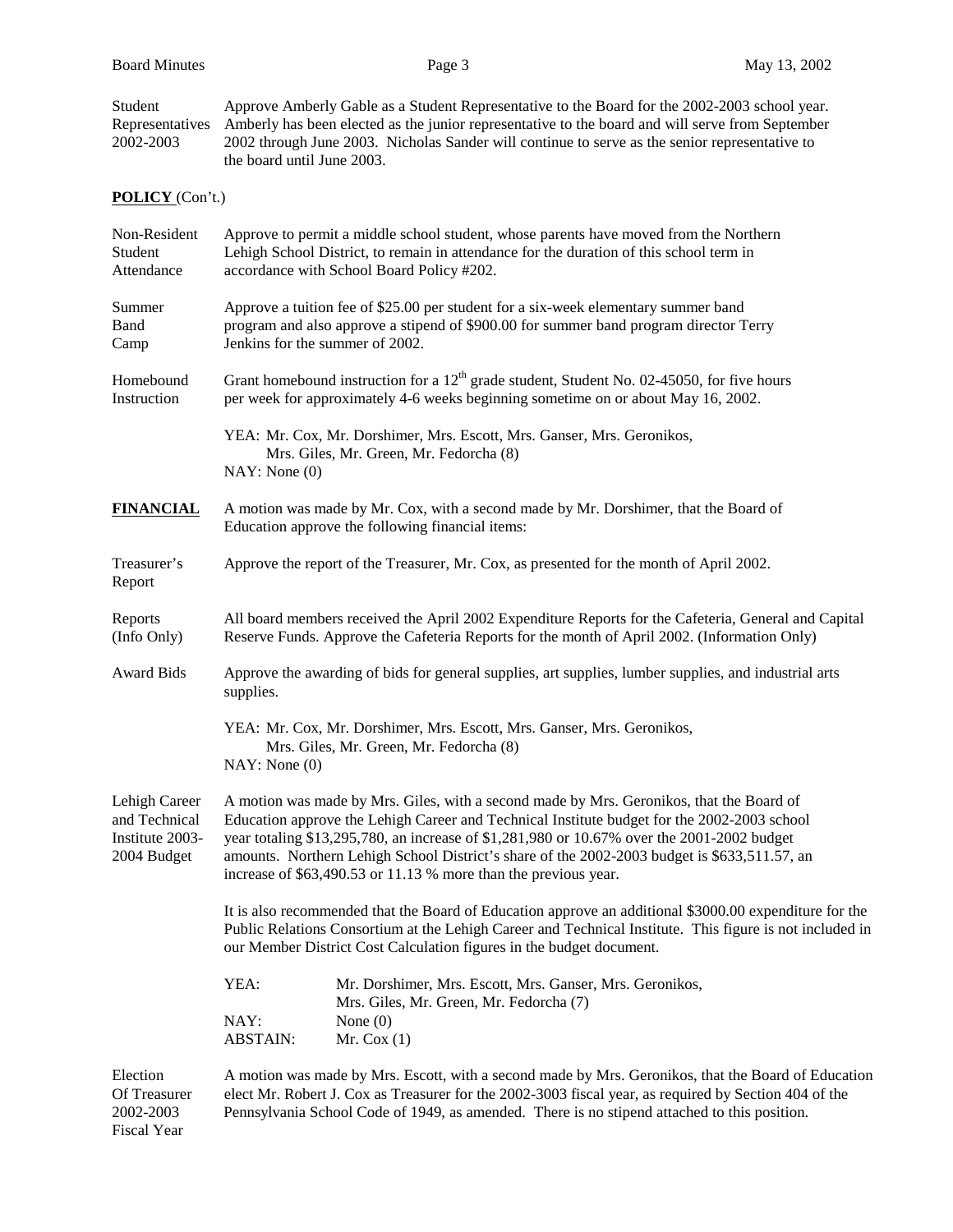|                                                                  | YEA:<br>NAY:                                                                                                                                                                                                                                                                                                                                                                                                                                                                                      | Mr. Cox, Mr. Dorshimer, Mrs. Escott, Mrs. Ganser, Mrs. Geronikos,<br>Mrs. Giles, Mr. Green, Mr. Fedorcha (8)<br>None $(0)$                                                                                                                                                                                                                                                                         |  |  |  |
|------------------------------------------------------------------|---------------------------------------------------------------------------------------------------------------------------------------------------------------------------------------------------------------------------------------------------------------------------------------------------------------------------------------------------------------------------------------------------------------------------------------------------------------------------------------------------|----------------------------------------------------------------------------------------------------------------------------------------------------------------------------------------------------------------------------------------------------------------------------------------------------------------------------------------------------------------------------------------------------|--|--|--|
|                                                                  |                                                                                                                                                                                                                                                                                                                                                                                                                                                                                                   |                                                                                                                                                                                                                                                                                                                                                                                                    |  |  |  |
| FINANCIAL (Con't.)                                               |                                                                                                                                                                                                                                                                                                                                                                                                                                                                                                   | A motion was made by Mr. Green, with a second by Mrs. Geronikos, that the Board of Education<br>approve the following financial items:                                                                                                                                                                                                                                                             |  |  |  |
| Award Bid<br>To Re-Roof<br>Middle<br>School                      | Approve to award the bid to Atlantic Roofing Corp as the contractor for the re-roofing of the<br>Northern Lehigh Middle School in the amount of \$616,000.00, based upon the bid documents of<br>April 22, 2002, and addendum to the bid specifications dated May 2, 2002. This approval is<br>contingent upon Atlantic Roofing Corp. supplying the proper documentation upon Notice of Intent.                                                                                                   |                                                                                                                                                                                                                                                                                                                                                                                                    |  |  |  |
| Change Order<br>$G-3$ , $P-1$<br>and H-1<br>For Middle<br>School | Approve change orders G-3 in the amount of \$43,456.00 for Hollenbach Construction, Inc., P-1 in<br>the amount of \$15,994.00 for JBM Plumbing, Inc., and H-1 in the amount of \$8446.00 for JBM<br>Plumbing, Inc. and enter into contract for these change orders upon approval of Pennsylvania<br>Department of Education PLANCON I.                                                                                                                                                            |                                                                                                                                                                                                                                                                                                                                                                                                    |  |  |  |
|                                                                  | YEA:<br>NAY:                                                                                                                                                                                                                                                                                                                                                                                                                                                                                      | Mr. Cox, Mr. Dorshimer, Mrs. Escott, Mrs. Ganser, Mrs. Geronikos,<br>Mrs. Giles, Mr. Green, Mr. Fedorcha (8)<br>None $(0)$                                                                                                                                                                                                                                                                         |  |  |  |
| <b>RECOG-</b><br><b>NITION OF</b>                                | Jim Curry – High School Senior – read a letter asking the board to consider making Mr. Papay the<br>permanent high school principal and listed his reasons for making this statement.                                                                                                                                                                                                                                                                                                             |                                                                                                                                                                                                                                                                                                                                                                                                    |  |  |  |
| <b>GUESTS</b>                                                    | Brandon Lucien – High School Senior – Asked the board to appoint Mr. Papay to the position of<br>high school principal and keep Mr. Kern as Dean of Students in the high school and read a list of<br>reasons why.                                                                                                                                                                                                                                                                                |                                                                                                                                                                                                                                                                                                                                                                                                    |  |  |  |
|                                                                  | Ted Kistler – Slatington – Retired Chief of Police in the Borough of Slatington who was closely<br>involved with the school during his 32 years of service on the Police Department. He worked<br>many administrators and teachers over the years. He also worked with Mr. Papay who he feels<br>ranks among the best. He is a very conscientious person with regards to the school and his job and<br>his students. Consider keeping him on as Principal and hire another assistant to help him. |                                                                                                                                                                                                                                                                                                                                                                                                    |  |  |  |
|                                                                  | Natalie Green – Presented the board with a petition signed by almost 750 taxpayers, citizens, and<br>students of the community. She stated that this petition shows that Mr. Papay has won the support<br>of our community. Why look for a principal through the interview process? This is a waste of our<br>time when the best person for the job has already performed the duties necessary numerous times.                                                                                    |                                                                                                                                                                                                                                                                                                                                                                                                    |  |  |  |
|                                                                  | Kelly Papay – What other qualifications are you looking for that Mr. Papay, her father, does not have?                                                                                                                                                                                                                                                                                                                                                                                            |                                                                                                                                                                                                                                                                                                                                                                                                    |  |  |  |
|                                                                  | Jessica Nonnemaker – Middle School Student – Read a letter in support of Mr. Papay as high<br>school principal stating he cares for the well-being of the students.                                                                                                                                                                                                                                                                                                                               |                                                                                                                                                                                                                                                                                                                                                                                                    |  |  |  |
|                                                                  | Patricia Nonnemaker – Washington Township -- Why entertain applicants for high school<br>principal for the third time. Why not appoint Mr. Papay to the position and make him high school<br>principal for his dedication and public support.                                                                                                                                                                                                                                                     |                                                                                                                                                                                                                                                                                                                                                                                                    |  |  |  |
|                                                                  |                                                                                                                                                                                                                                                                                                                                                                                                                                                                                                   | Michelle Lucien $-$ Slatington $-$ A long time resident of the community and graduate of Slatington<br>High School. She has observed many problems as a result of school districts bringing someone<br>into the district from outside the community. Why not hire someone from within who knows the<br>workings of our school district and has a relationship with, and support of, the community. |  |  |  |
| <b>RECESS</b>                                                    |                                                                                                                                                                                                                                                                                                                                                                                                                                                                                                   | President Fedorcha called for a short recess at 9:20 p.m. The board reconvened at 9:30 p.m.                                                                                                                                                                                                                                                                                                        |  |  |  |